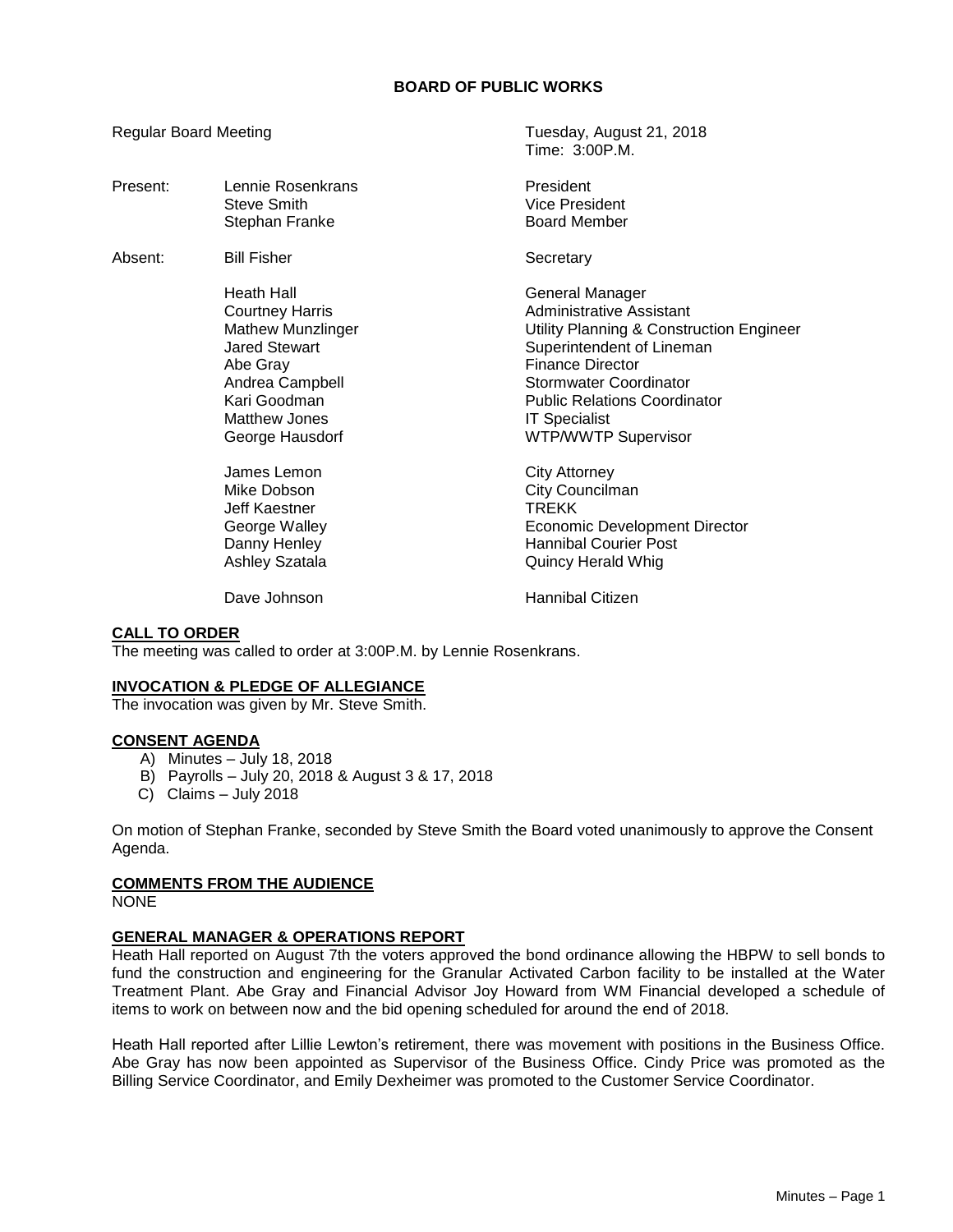Heath Hall reported in the Stormwater Department there was a meeting held with Black & Veatch to discuss asset management and the GIS mapping system. The crew is continuing to locate and make minor repairs to the Stormwater system.

Heath Hall reported the Electric Department continues reconstructing the poles and wire along Valley Street. The 12 month rolling availability rate is 99.991%.

Heath Hall reported the Water Crew completed the Marsh Avenue project. Mr. Hall noted a contractor is working on curb repairs, and the City's overlay contractor will complete the remaining street repairs. Mr. Hall and team will be assessing the project after completion. The crew is planning to move to Hwy MM and install a new 8 inch line to loop a couple of dead end mains near Hummingbird.

Heath Hall reported Westrum completed the yearly leak detection of the entire system in about one week. There were a total of 17 leaks located. Mr. Hall noted the Water Crew has already repaired three of the more significant leaks.

Heath Hall reported the Sewer Crew responded to eleven reported stop-ups with two being on the HBPW. The two stop-ups resulted in the occurrences of a sanitary sewer overflow (SSO). Mr. Hall noted both SSO incidents were resolved and reported to the Missouri Department of Natural Resources (MoDNR).

Heath Hall reported the Sewer Crew completed raising 32 manholes in the Patchen Street and Southside areas. These were manholes that were covered during the street repaving project. Mr. Hall noted the HBPW agreed upon a strategy with the City to pave over existing manholes and raise them with this new method.

Heath Hall reported the WTP continued with increased water usage. When comparing July 2018 to July 2017, there is about a 10% increase. Mr. Hall noted the water system flush was completed in mid-June, and could be attributed to increased customer usage.

Heath Hall reported Irvinbuilt continued the installation of the bar screens at the Wastewater Treatment Plant (WWTP). Mr. Hall noted the project should be complete in the next few weeks after the bar screens have been delivered and installed.

Heath Hall reported after receiving MoDNR approval, George Hausdorf is looking for property to apply the nocardia foam from the WWTP. The search for property will continue in both Ralls and Marion counties.

Heath Hall congratulated Matthew Jones and Emily Dexheimer since being selected to co-present with NISC at the APPA Customer Connections Conference in November 2018. They will be presenting on the topic of "Going Mobile: Empowering Staff in the Field." This will include the many uses and functions Matthew has been able to implement and the changes Emily and the Customer Service Staff have made to simplify field efforts. Mr. Hall noted Matthew and Emily were also selected by APPA, based on a recommendation from NISC to be featured in an upcoming news article highlighting the same topic.

Mr. Hall reminded everyone of the upcoming Public Utilities Week that will be held October, the 8<sup>th</sup>-12<sup>th</sup>, 2018.

### **FINANCIAL REPORT**

Abe Gray presented the Board with the financial results for the month of July 2018, year to date results, and key financial ratios. Mr. Gray presented the Dashboard presentation to the Board as a review of Key Performance Indicators trailing the last six months.

#### **PROJECTS REPORT**

Mathew Munzlinger presented the Board with an updated progress report of ongoing projects. This includes projects from the Water System and Water Treatment Plant, as well as the Sewer System and Wastewater Treatment Plant. Mr. Munzlinger noted the progress of these projects and studies are acceptable and will continue as weather permits.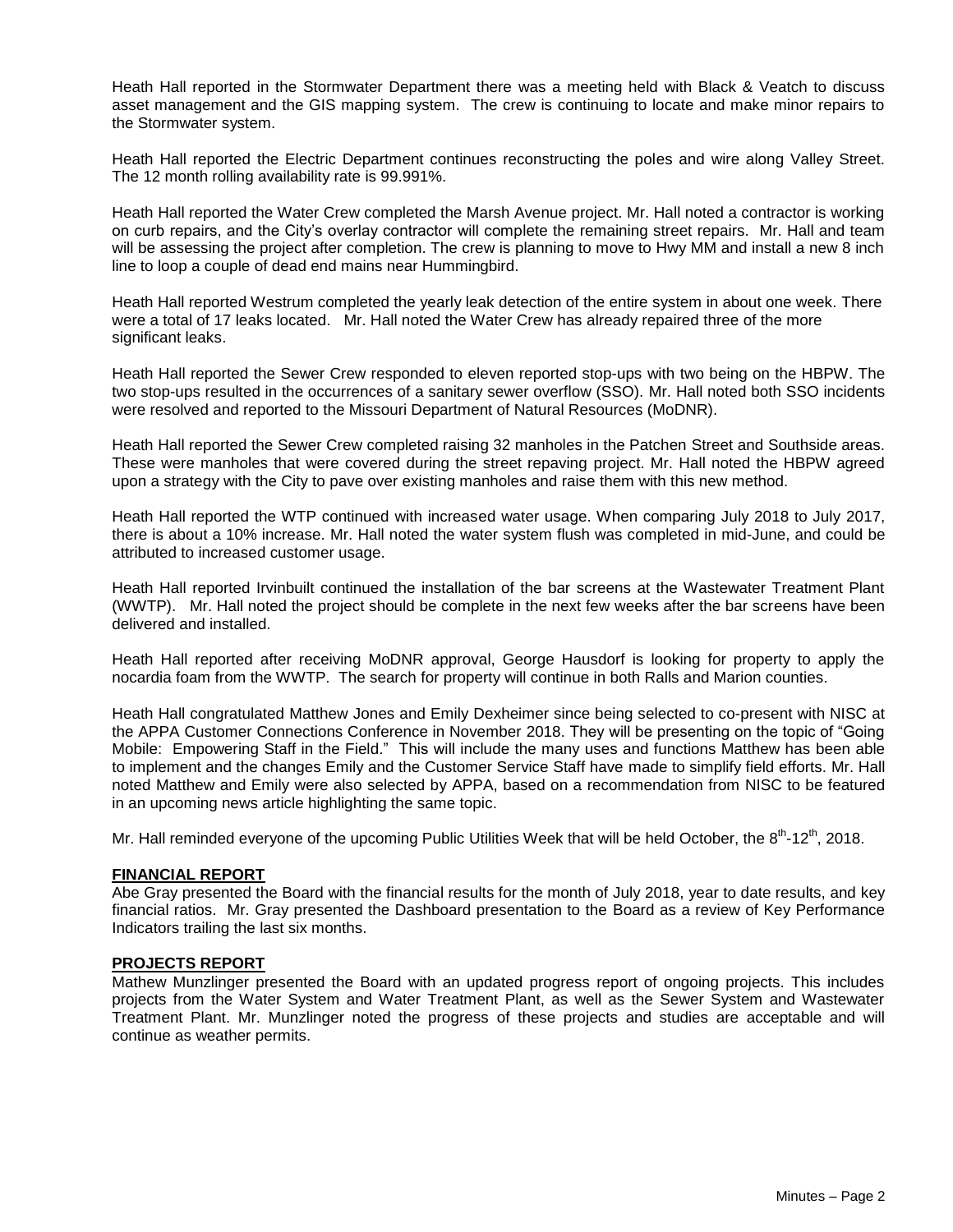# **OLD BUSINESS**

## **Chloramine Alternative Project Financing – Abe Gray**

Abe Gray reported upon the passage of the City Proposition A, HBPW management and WM Financial advisor Joy Howard is pursuing the sale of bonds to finance the granular activated carbon facility at the Water Treatment Plant. Mr. Gray presented information Joy Howard prepared including a tentative timeline of key points of the financing transaction. Mr. Hall noted there may be future rate increases that need to be preapproved, which could affect scheduling of future Board meetings. Mr. Gray is hopeful the HBPW will be able to close the bond in mid-February 2019.

#### **Website Redesign Bids – Matthew Jones**

Matthew Jones reported he has received and reviewed qualified proposals for the City website redesign. This redesign includes the HBPW, Parks Department, and the Hannibal Police Department. Mr. Jones noted after speaking to the City and Northeast Economic Development, they are electing to stay on the current platform until further notice. Mr. Jones noted after much review on feature enhancements, development timeline, flexibility, and both development and continued maintenance costs, he proposed awarding Vervocity of Quincy, IL with the website redesign contract. Mr. Jones noted the total site development will take approximately 10 weeks once each entity has approved all content. Vervocity also proposed a total re-design of the HBPW logo. Mr. Jones proposed to move forward with the logo redesign and incorporate that into the web site redesign as well. The total HBPW required funds for this project would be \$15,188. Mr. Jones noted if approved, the 3 entities will proceed with arranging the initial meeting to discuss the transition and overall project plan.

On motion of Stephan Franke, seconded by Steve Smith the Board voted unanimously to award the website redesign bid as presented and total redesign of the HBPW logo to Vervocity at the cost of \$15,188.

#### **AMI Project Status – Matthew Jones**

Matthew Jones reported due to equipment age and spare parts availability regarding the Automated Meter Reading (AMR) system, the HBPW has been discussing the upgrade or replacement internally for the past 4 years. After reviewing the cost breakdown and researching multiple vendors for current market solutions, Mr. Jones proposed to upgrade the current AMR system to a fully functional, bi-directional Automated Metering Infrastructure (AMI) system through Aclara. Mr. Jones noted since the HBPW has been a loyal customer to Aclara, they proposed a 50% price cut with the understanding that the agreement would need to be approved before September 15, 2018. The electric and water meter infrastructure would be replaced over a 5 year period and no borrowed funds will be needed as the cost will be spread over 5 years. After much discussion, Mr. Jones proposed to approve the contract as presented with Aclara at a cost of \$2,459,454.

On motion of Steve Smith, seconded by Stephan Franke the Board voted unanimously to approve the contract as presented with Aclara at the cost of \$2,259,454.

#### **Surrey Hills I/I Project Update – Matthew Munzlinger & TREKK**

Matthew Munzlinger reported over a year ago, the Board approved the Surrey Hills I/I project and TREKK has completed all smoke testing in the area. Mr. Munzlinger noted TREKK was unable to enter certain residential properties due to lack of cooperation from some of the residents. Jeff Kaestner suggested with the significant amount of dollars left over from the project, he proposed TREKK use a targeted micro metering approach to continue fixing the issues. Dave Johnson asked, "How many sump pumps were found in the Surrey Hills area?" Jeff Kaestner replied, "15 out of the 500 homes that were willing to allow TREKK to inspect." Dave Johnson noted he would like to see the HBPW continue moving forward with the project and inspect the remaining homes for illegal connections. After much discussion, James Lemon noted the Sewer Superintendent has the authority to obtain a search warrant to check the sewer connection in these homes if the customer is unwilling. Heath Hall noted he would like the HBPW to reach out to the residents before taking that step. Matt Munzlinger reported in order to move forward, he proposed the Board to approve modifying the scope of the project as presented by Jeff Kaestner.

On motion of Stephan Franke, seconded by Lennie Rosenkrans the Board voted unanimously to approve modifying the scope of the Surrey Hills I/I project.

#### **Business Park Update – Heath Hall**

Heath Hall reported the HBPW has spent a lot of time and money on the development of the Business Park for the last several years. The site is certified and several ideas have been discussed on how to proceed with